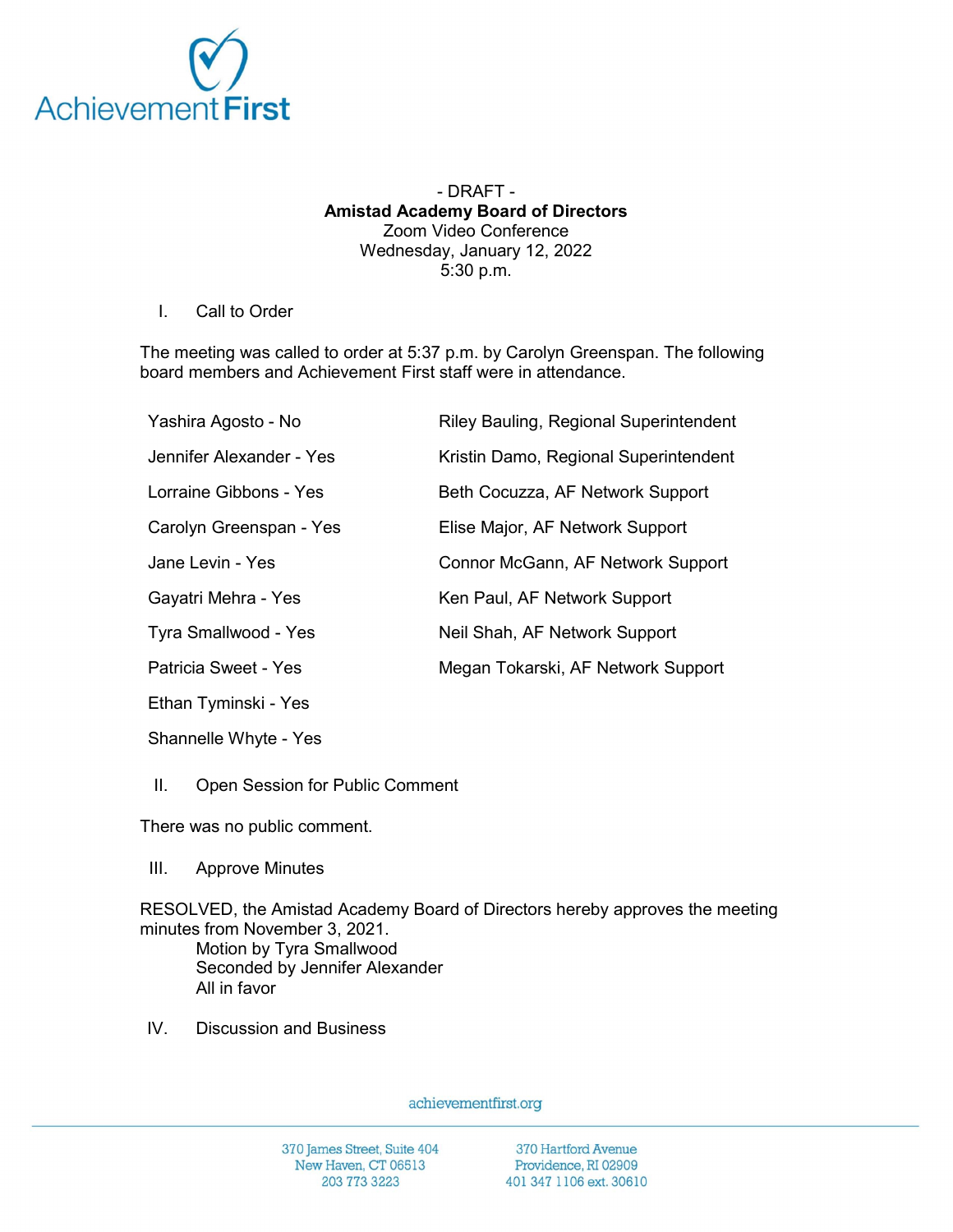

A. Discussion with Regional Superintendents

Riley Bauling gave a Regional Superintendent report about Amistad Academy Middle. The middle school is having a strong year, with some of the highest student, family, and staff investment and satisfaction in the Achievement First network, according to survey results. Anecdotally, Mr. Bauling reported high satisfaction with the performance of Principal Roseann Basile, as well as the school's other leadership team members and teachers. The board engaged in a Q&A and discussion of Mr. Bauling's report:

- Carolyn Greenspan asked if Amistad Academy Middle is experiencing teacher shortages. Mr. Bauling reported that the school has had a handful of teachers out due to illness at any given time, but the leadership team and grade-level chairs have been able to successfully provide coverage for those short-term absences. There are still two open positions, but the school has not received strong candidates for those roles; instead, deans have stepped into teaching roles and/or teachers have taught extra classes as needed. Amistad Academy Middle is currently anticipating strong teacher retention year-over-year, so there should not be significantly more vacancies to fill.
- Jane Levin asked about academics, especially the negative impact of disrupted learning during the pandemic on reading proficiency levels. Mr. Bauling shared that Amistad Academy Middle is using a nationally-normed internal assessment to assess student reading levels and is currently on track to meet its internal growth goals, but the big unknown remains how this will translate to performance on state assessments. The school has doubled down on the amount of in-house intervention provided to students, but it will be a multi-year effort to get students back to grade-level proficiency in reading. Fortunately, as a result of a strong, stable school culture and significant student, family, and staff investment, the school is able to focus on academics and the students who need intervention the most. Ms. Levin suggested leveraging the New Haven area's many colleges and universities for volunteer tutors. Mr. Bauling said this is being piloted at some Achievement First schools now, including Elm City College Preparatory in New Haven, and if it works well, it will likely be rolled out to other schools.
- Carolyn Greenspan inquired if Amistad Academy Middle is able to offer enrichment this year. Mr. Bauling said all students have a daily, one-hour enrichment block, including PE, creative arts and technology, dance, and/or art. On Friday afternoons, students also participate in a choice of clubs  $(e.g.,$  gaming, debate) for 45 minutes. Patricia Sweet asked if there is an opportunity to partner with New Haven's theater community to offer enrichment. Mr. Bauling said right now, schools are focusing on implementing the "basics" strongly and consistently, but when things reach a more steady state, Amistad Academy Middle can explore opportunities like this. It is something to consider during readiness planning for the 2022-23 school year, which will get underway in a couple months.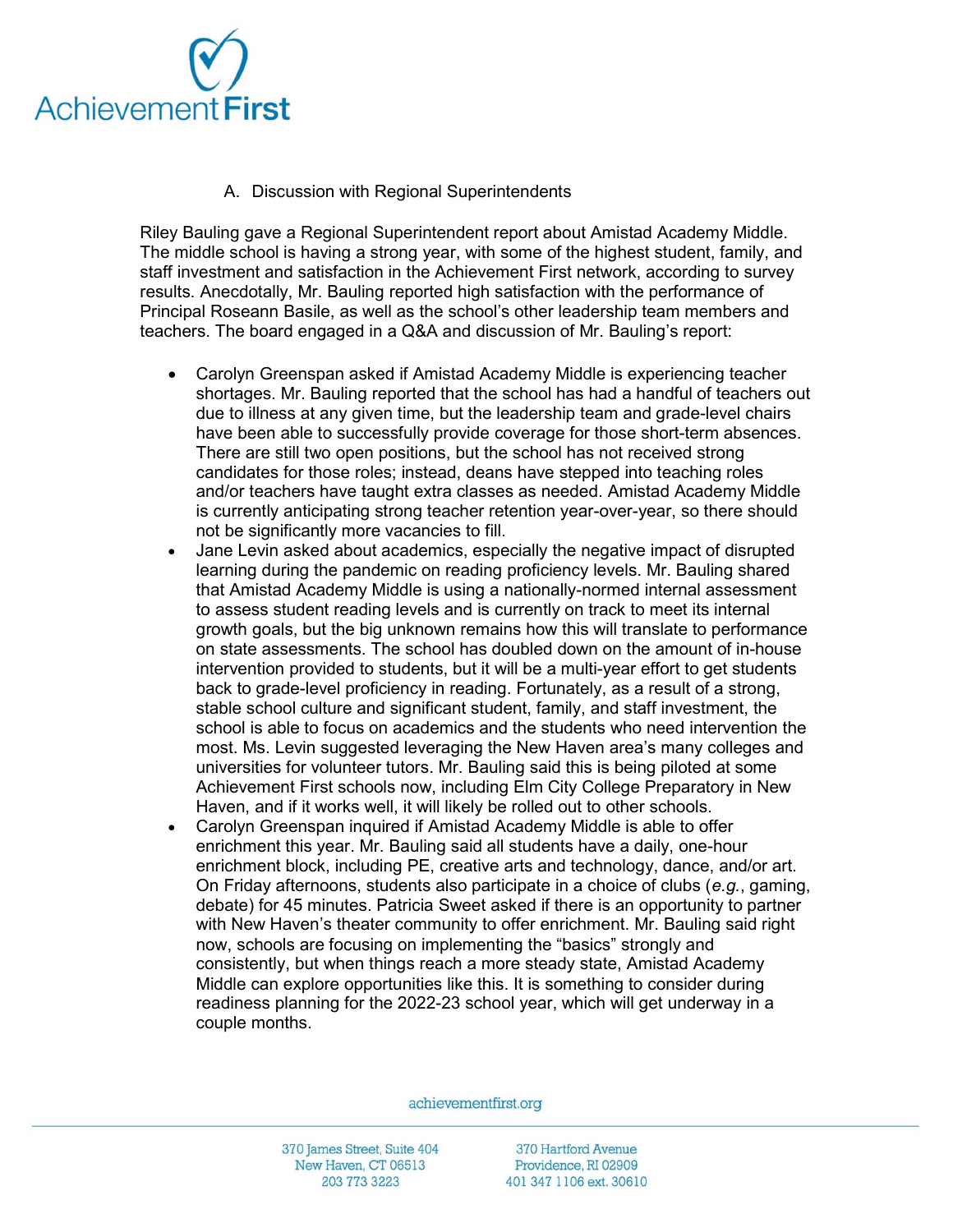

Kristin Damo gave a Regional Superintendent report about Amistad Academy Elementary. The elementary school is experiencing very high levels of staff, student, and family investment and satisfaction, according to survey results. The school currently has no teacher vacancies, and while there have been teachers out due to illness or childcare issues, these absences have not risen to substantially impactful numbers. Average daily student attendance is also high at over 90%. Principal Brooke Williams, as well as some other members of the school's leadership team, will be going out on maternity leave this winter and spring. Ms. Williams has been thoughtful and strategic about leave coverage for all critical roles and responsibilities. Ms. Damo reported that Amistad Academy Elementary's mid-year reading assessment cycle begins next week. This will be an opportunity to measure growth since the beginning of the school year. Beginning-of-year reading assessment results showed low reading proficiency levels, and the school has been finding as many opportunities as possible for reading intervention (e.g., students in grades K-2 have two phoenics blocks every day), but it will be a multi-year effort to get students back to grade-level proficiency in reading. The board engaged in a Q&A and discussion of Ms. Damo's report:

- Jane Levin asked if the board can see the data from the mid-year reading assessment cycle. Ms. Damo said all data should be available in early February.
- Jennifer Alexander asked how parents reacted to the Achievement First network's decision to switch to remote learning during the first week of January and how they felt about returning to in-person school this week, as well as how the State responded. Both Mr. Bauling and Ms. Damo reported that parents accepted the decision to switch to remote learning, but were not thrilled about it, and welcomed the return to in-person school. Amistad Academy has been a very safe environment so far this school year, and parents feel comfortable sending their children to school given the safety protocols in place. Fatimah Barker, Achievement First's Interim CEO, spoke with CT's Commissioner of Education about the decision to switch to remote learning. The State is counting one day of remote learning, but Amistad Academy will have to make up two days. Ms. Damo reported that Amistad Academy has already adjusted the calendar to replace two teacher Professional Development Days with school days.
- Jane Levin asked if Achievement First is considering a vaccine mandate for students. Ken Paul shared that Achievement First is providing positive encouragement to families to vaccinate eligible children, but are not yet mandating vaccines for students. Shannelle Whyte suggested implementing a lesser quarantine period for vaccinated students, which might motivate more parents to vaccinate.
	- B. Board Chair Report

Carolyn Greenspan shared the list of AF Amistad High's Early Decision college acceptances so far.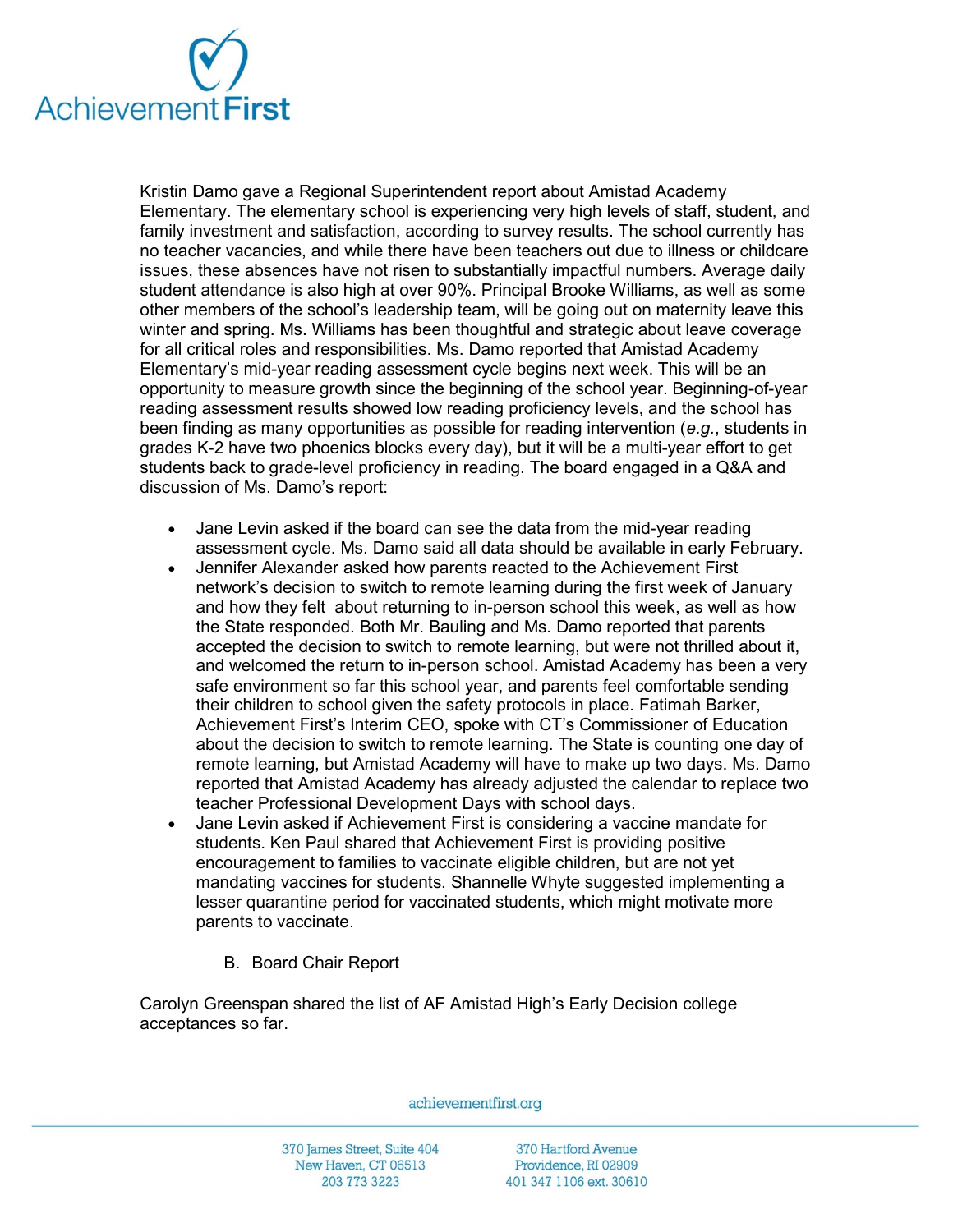

- C. Treasurer Report
	- 1. Financial Report

Neil Shah shared Amistad Academy's year-to-date financial statements through November, 30, 2021, as previously presented to the Amistad Academy Finance Committee. He reported that the charter's financials are standard for this point in the fiscal year. Mr. Shah explained a shift in Amistad Academy's ESSER spending plans, namely pushing back some program items, such as tutoring, to Year 2 (2022-23) due to limited staff/capacity. Patricia Sweet asked about the long-term state funding forecast, and Mr. Shah reported that the new Education Cost Sharing (ECS) legislation is positive for charter schools in terms of bridging the gap of free and reduced-price lunch (FRL) and English language learner (ELL) revenue, but it will be a 10-year phase in. There has not been any indication of an increase to the per-pupil allocation for charter schools. Achievement First is continuing to look at how to be more efficient and sustainable in its budgeting.

RESOLVED, the Amistad Academy Board of Directors hereby approves the financial report as presented.

Motion by Carolyn Greenspan Seconded by Patricia Sweet All in favor

2. Audited Financial Statements

Neil Shah presented Amistad Academy's Audited Financial Statements for the fiscal year ending June 30, 2021, as previously presented to the Amistad Academy Finance Committee. He reported that Amistad Academy received an "unmodified opinion" from the auditors, indicating no findings and a clean audit.

RESOLVED, the Amistad Academy Board of Directors hereby accepts the report of the independent auditors CohnReznik prepared in relation to the fiscal year ending 6/30/21.

Motion by Patricia Sweet Seconded by Jane Levin All in favor

3. Procurement Policy

Neil Shah directed the board to a draft of the updated Achievement First Procurement Policies and talked through a summary of changes.